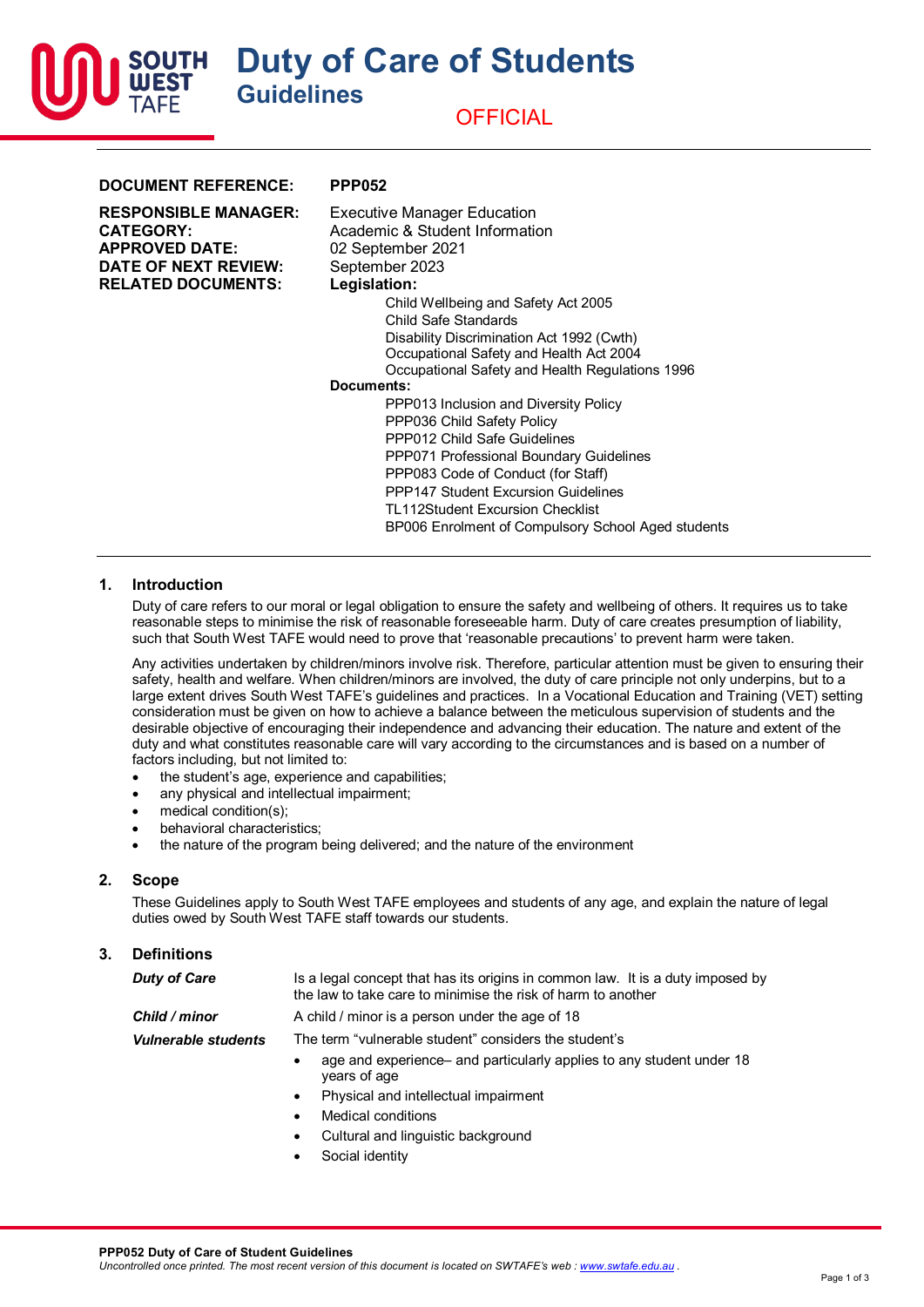# **OFFICIAL**

# **4. Principles**

These Guidelines are based on the following principles:

- The principle of reasonable care varies according to the circumstances, however the principle of "reasonable" will be higher for a vulnerable student.
- All staff have the responsibility to report any incidents stated under the Child Safety Standards in a timely, confidential manner in line with South West TAFE's *PPP012 Child Safe Guidelines*.
- Staff are held to a high standard of care in relation to students, irrespective of their age. In addition to their professional obligations, teachers and support staff have a legal duty to take reasonable steps to reduce and protect students in their care from risks of injury and/or harm that are reasonably foreseeable.
- The Organisation recognises that whenever a student teacher relationship exists, the teacher has a special duty of care. This has been expressed as: 'a teacher is to take such measures as are reasonable in circumstances to protect a student under the teacher's charge from risks of injury that the teacher should reasonably have foreseen'
- As an education provider, South West TAFE owes a non-delegable duty of care to students regardless of the person performing that duty.
- The duty owed to minors is not to ensure that no harm will ever occur, but rather a duty to take such measures as are reasonable in all circumstances to protect students from risks of harm that reasonably ought to be foreseen. This requires not only protection from known hazards, but also protection from harm that could foreseeably arise, and against which preventative measures can be taken.
- South West TAFE owes a higher duty of care to minors participating in our programs. That is, a duty to take reasonable care for their health and safety. The duty arises out of the teacher/student relationship and exists whether students are on South West TAFE premises or engaged in course related off campus activities.
- In discharging their duty of care responsibilities, staff must exercise their professional judgement to achieve a balance between ensuring that students do not face an unreasonable risk of harm, and encouraging student's independence and maximising their vocational learning opportunities.
- Specialist staff, volunteers and external providers who perform tasks that require them to engage with students including minors, also have a duty to take reasonable measures to protect students from risk of harm that reasonably ought to be foreseen.

# **5. Vulnerable students**

- Physical and intellectual impairment a student with a disability may be exposed to a higher level of risk of injury than a student without a disability. This may be because the student with a disability suffers from an impairment of motor skills or physical coordination, a lack of inhibition or control, or it may be because the student has a limited appreciation of the possibility of danger. Where the physical or intellectual disability is such as to enlarge the risk inherent in undertaking an activity.
- Medical conditions Where students are afflicted by particular medical conditions, for example, diabetes, asthma, anaphylaxis, or epilepsy, special care must be taken to protect such students if their condition is known or ought to be known and exposes them to a special risk of injury, then appropriate precautions must be taken.
- Culturally and linguistic background Where students cannot or have difficulty communicating in English, or are culturally isolated and do not understand Australian laws and norms, this particularly applies to international students and many recent migrants and refugees.
- Social Identity Where a student is a member of the LGBTIQ community and may experience issues which are uniquely related to their social experience and identity. These students may be exposed to a higher level of risk of abuse or acceptance within their community.

### **6. Guidelines**

The general duty requires all staff to take all reasonable steps to protect students from reasonably foreseeable risks of injury and/or harm.

- Where a student is a minor, a duty of care is not confined to the geographic area of the organisation, to course related activities, or to activities occurring outside South West TAFE grounds where a minor student is acting on a teacher's instructions. The duty also applies to situations both before and after class where a teacher can be deemed to have assumed the teacher - student relationship.
- Apart from mandatory reporting requirements, a teacher has a concurrent duty of care to protect a student from harm that is reasonably foreseeable. A breach of this duty of care may lead to legal action being taken against the individual teacher or teachers concerned. A breach of this duty of care will be established if a staff member failed to take immediate and positive steps after having acquired actual knowledge or formed a belief that there is a risk that a child/minor is being abused or neglected.
- Whilst each case regarding a teacher's legal duty of care will be judged on the individual circumstances, common examples of when a teacher has failed to meet their legal duty of care responsibilities to their students are:
	- Arriving late to scheduled timetabled responsibilities
	- Failing to act appropriately to protect a student who claims to be bullied
	- Believing that a child/minor is being abused but failing to report the matter appropriately
	- Leaving students unattended in the classroom
	- Inadequate supervision on an excursion
	- Failing to monitor and address reported cyber bullying